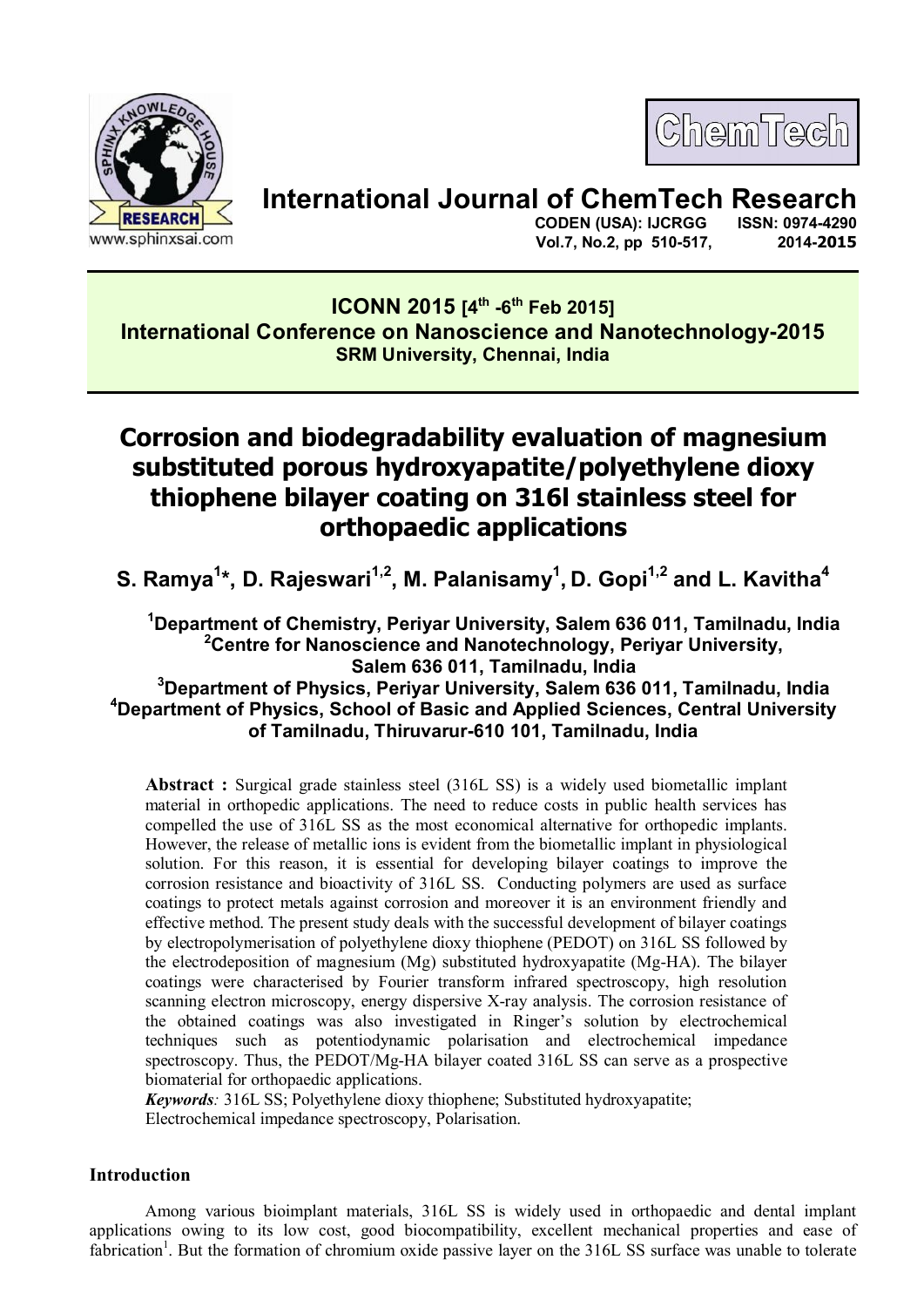with the physiological environment and hence the release of metallic ions such as chromium, iron and nickel are evidenced in the human body. Therefore, the surface treatment for the 316L SS specimens is necessary to prevent the release of metallic ions in physiological solution<sup>2</sup>. Moreover, since the 316L SS are not bioactive, in order to ensure the corrosion resistance and bioactivity of these kinds of materials, the surface of the 316L SS implants are usually treated with osteoconductive materials such as calcium phosphate bioceramics. Among these bioceramic materials, hydroxyapatite [HA,  $Ca_{10}(PO_4)_6(OH)_2$ ] is the most commonly used calcium phosphate based biomaterial for coating metallic implants and is most investigated during the previous decade and it has excellent bioactivity, similar structure and composition to human hard tissues. Also, HA in bone is a multi-mineral substituted calcium phosphate materials with the traces of magnesium ( $Mg^{2+}$ ), strontium (Sr<sup>2+</sup>), silicon (Si<sup>2+</sup>), carbonate (CO<sub>3</sub><sup>2-</sup>), barium (Ba<sup>2+</sup>) and Zinc (Zn<sup>2+</sup>) etc<sup>3</sup>. The biological properties of the HA based biomaterials might be enhanced by the addition of divalent and trivalent ions that has stimulated a number of studies on ion- substituted or doped HA coatings to induce favourable biological effects.

In particular, the advantageous effect of manganese  $(Mn^{2+})$ , magnesium  $(Mg^{2+})$ , strontium  $(Sr^{2+})$ , silicon  $(Si^{2+})$ , carbonate  $(CO<sub>3</sub><sup>2</sup>)$ , Cerium  $(Ce<sup>3+</sup>)$  and Yttrium  $(Yt<sup>3+</sup>)$  in HA based bioceramic coatings deposited on metallic substrates has been demonstrated<sup>4</sup>. These divalent and trivalent metal ion substitutions play an essential role in the bone formation and also affect bone mineral characteristics, such as bioactivity, mechanical properties and degradation behavior<sup>3</sup>.

 $Mg^{2+}$  is a desirable and topical divalent ions for substitution into HA and is closely associated with the mineralization of calcified tissues, in particular during the early stages of osteogenesis where its depletion causes bone loss and bone fragility, and stimulates osteoblast proliferation with an effect comparable to that of insulin. Enamel, bone and dentin contain 0.44, 0.72, 1.23 wt% of  $Mg^{2+}$ , respectively. In regard to the above points, Mg substituted HA is expected to have better bioactivity than pure  $HA^{5,8}$ .

A number of coating technologies are available for the development of bioactive coatings onto metallic implants. Such as dip coating, pulsed laser deposition, plasma spraying, electrochemical deposition, micro-arc method, electrophoretic etc. The electrochemical deposition has gained considerable attention because of the advantages in the coating fabrication such as low deposition temperature, process simplicity, the capability of forming an uniform coating on porous substrate (or) complex shapes of substrate and the availability and low cost of equipments. Recently have achieved the electrodeposition of porous substituted HAP coating on polypyrrole coated 316L SS and the coatings exhibited uniform morphology with desired structure<sup>3</sup>.

Based on the above advantages of electrodeposition, our present work was focused on the electrodeposition of porous Mg substituted HA (Mg-HA) on 316L SS for improved bioresistivity and biological properties. Though the coating of Mg-HA on 316L SS can improve the bioactivity, the component metallic ions of the 316L SS substrate may be oxidised and will release toxic metal ions through pores. Moreover, it has been reported that the bonding between the metallic substrate and substituted HA coating is very poor<sup>3,4</sup>. Therefore, in order to prevent leach out through pores and also to enhance the adhesion of Mg-HA with the substrate a conducting polymeric coating has been used in the present work.

PEDOT is one of the most gifted conductive polymers due to its numerous advantages such as such as excellent environmental stability, high conductivity, corrosion protection etc., Moreover, PEDOT has been investigated in many biomedical applications, because of its excellent biocompatibility and high aqueous stability<sup>9,10,11</sup>.

The main aim of our work is the development of porous Mg-HA coating on PEDOT coated 316L SS. Here, the first layer, i.e., PEDOT coated 316L SS may prevent the release of toxic ions thereby enhancing the adhesion strength between the Mg-HA coating and the 316L SS substrate and thus improves the corrosion resistance. The second layer, i.e., Mg-HA coating which is porous in nature and the interconnected pores can allow the attachment and proliferation of diverse cell types responsible for the formation of a functional tissue or organ. So, it is aimed to evaluate the corrosion resistivity and bioactivity of the as-formed bilayer coatings. Hence the present work is designed to achieve PEDOT/Mg-HA bilayer coating on 316L SS with improved adhesion strength, corrosion resistance and biological properties.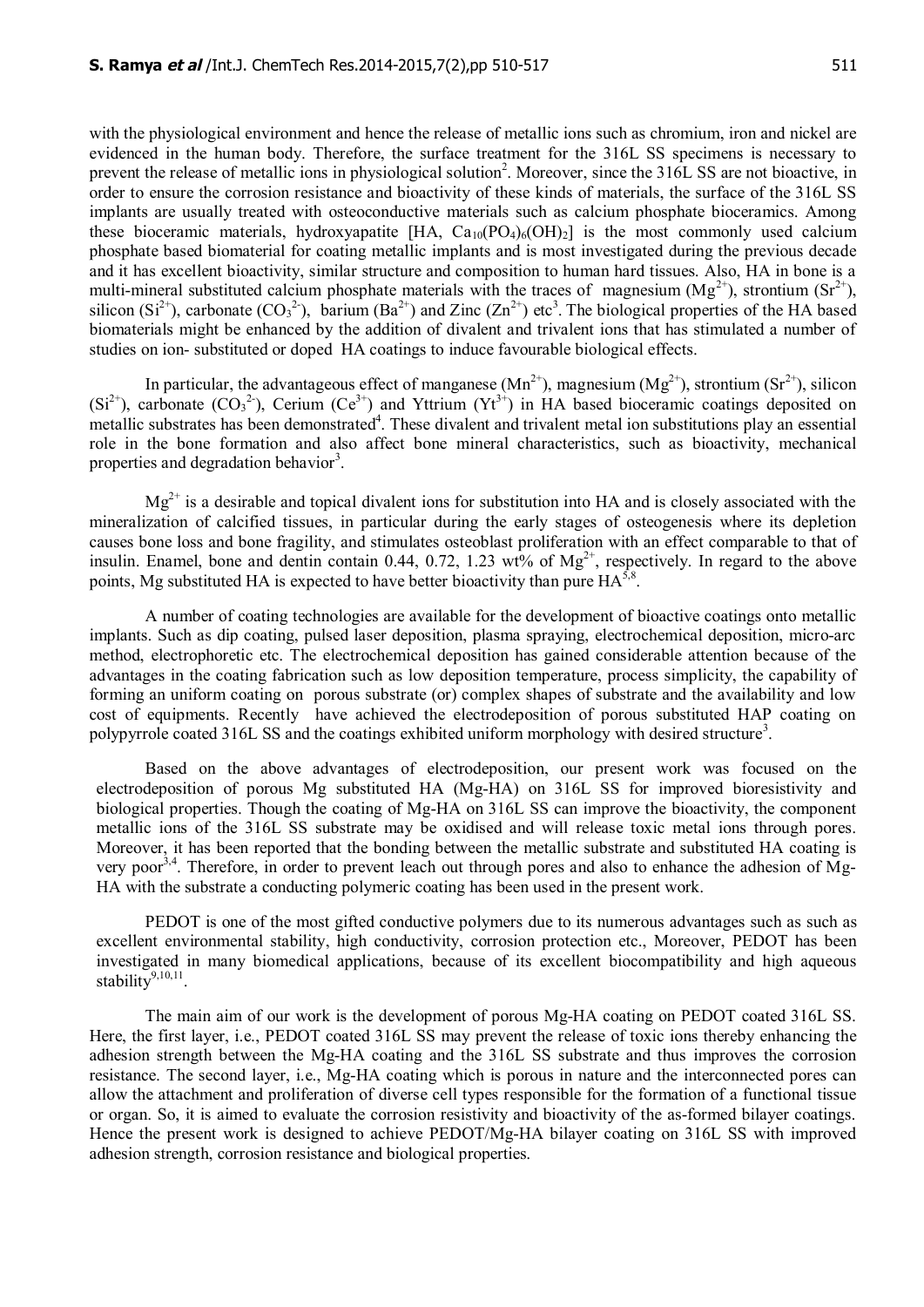#### **Experimental**

#### **Preparation of 316L SS samples**

316L SS samples (elemental composition (wt%): C– 0.0222, Si – 0.551, Mn – 1.67, P – 0.023, S – 0.0045, Cr – 17.05, Ni – 11.65, Mo – 2.53, Co – 0.136, Cu – 0.231, Ti – 0.0052, V – 0.0783, N – 0.0659 and rest Fe) obtained from steel Authority of India Ltd., Salem, with dimensions of  $10\times10\times3$  mm<sup>3</sup> were used as the substrate materials in the present study. Before the electrodeposition process, all the 316 SS samples were abraded using different grades of silicon carbide (SiC) sheets (600, 1000 upto 2000 grit) to obtain homogeneous roughness. After grinding the samples, they were ultrasonically cleaned with deionized water, anhydrous ethanol and acetone for 10 min, in order to remove surface residues. After polishing, the cleaned specimens were dried under air pressure steam for 15 min and then used for further studies $14$ .

#### **Chemicals**

Commercially available ethylene dioxy thiophene, sodium salicylate, calcium chloride dihydrate  $(CaCl<sub>2</sub>.2H<sub>2</sub>O, 99.9%$  purity, Sigma–Aldrich, USA), magnesium chloride hexahydrate  $(MgCl<sub>2</sub>.6H<sub>2</sub>O, 99.8%$ purity, Sigma–Aldrich, USA), diammonium hydrogen phosphate ((NH4)2HPO4, 99.9% purity, Sigma–Aldrich, USA) were used for the development of PEDOT/Mg-HA bilayer coatings by electrodeposition. Deionized water was employed as the solvent throughout the experiments and also the chemicals used were of analytical grade reagents which are used without further purification.

#### **Electrodepostion**

#### **Mg-HA coating on 316L SS**

The electrolyte for Mg-HA deposition was prepared by dissolving a known amount of analytical grade 0.45 M CaCl<sub>2</sub>.2H<sub>2</sub>O, 0.05 M MgCl<sub>2</sub>.6H<sub>2</sub>O and 0.3 M (NH<sub>4</sub>)<sub>2</sub>HPO<sub>4</sub> were dissolved in deionized water in the appropriate molar ratio to produce the target  $(Ca + Mg)/P$  ratio of 1.67. The electrolyte was de-aerated with N<sub>2</sub> for 30 min during the electrodeposition process in order to reduce the amount of dissolved carbon dioxide ( $CO<sub>2</sub>$ ) and thus to minimize the formation of calcium carbonate  $(CaCO<sub>3</sub>)$  deposits. The pH of the electrolyte was adjusted to 4.5 using NH4OH and the temperature was maintained at 65 °C using thermostat. To keep the uniform concentration of the electrolyte solution, the magnetic stirring was controlled at a speed of 180 rpm for  $3 h^{12}$ .

In the present work, we have deposited porous Mg-HA on 316L SS at current density of 9 mA cm<sup>-2</sup> for the duration of 30 min which has been proved as the best current density to produce uniform porous coating on implant<sup>3,4</sup>. After the coating process, the coated specimens were removed from the electrolyte and gently rinsed with deionised water at room temperature for 4 h. *PEDOT coating on 316L SS*

The electropolymerisation of ethylene dioxy thiophene on 316L SS was carried out in a regular three electrode system by galvanostatic method using an electrochemical instrumentation (CHI 760C (CH Instruments, USA)) in which the saturated calomel electrode (SCE), 316L SS and platinum electrode served as the reference, working and counter electrodes, respectively. The polymerisation of ethylene dioxy thiophene on 316L SS was performed in 0.2 M ethylene dioxy thiophene containing 0.5 M of sodium salicylate solution<sup>3,4</sup>. The applied potential was scanned between -0.5 V and +2 V vs SCE for 10 cycles at a fixed scan rate of 20 mV/s. All the potentials in this work are quoted on the SCE scale.

#### **Mg-HA coating on PEDOT coated 316L SS**

The same procedure was adopted for the coating of Mg-HA (at constant current density of 9 mA  $\text{cm}^{-2}$ ) as a second layer on the PEDOT coated 316L SS. After the electrodeposition process, the PEDOT/Mg-HA bilayer coated 316L SS samples were gently rinsed with deionised water and then dried for 24 h. *Surface characterisation of the bilayer (PEDOT/Mg-HA) coating*

The Fourier transform infrared (FT-IR) spectra of the PEDOT/Mg-HA bilayer coated 316L SS samples were recorded using Nicolet 380 FT-IR Spectrometer (Perkin Elmer, USA) over the frequency range from 4000  $cm^{-1}$  to 400 cm<sup>-1</sup> with a number of 32 scans and spectral resolution of 4 cm<sup>-1</sup>. The morphological features and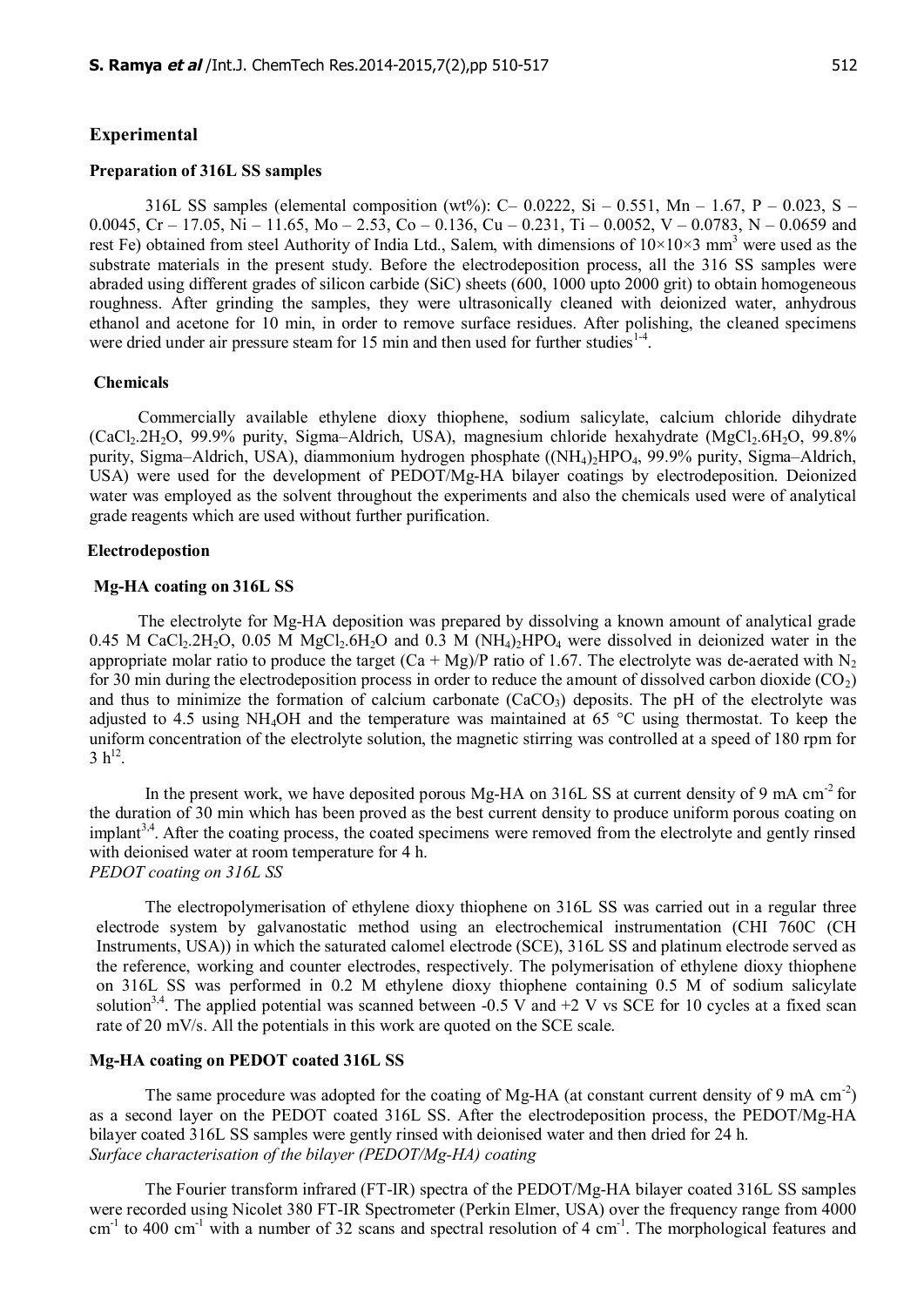elemental composition of the as-deposited bilayer coatings were examined using scanning electron microscopy equipped with energy dispersive X-ray analysis (SEM/EDX) (JEOL JSM-6400, Japan).

#### **Adhesion tests**

The adhesion strength can suggest expensive information on the mechanical properties of the surrounding bioceramic coating and metallic implant. Adhesion strength of the PEDOT, Mg-HA and PEDOT/Mg-HA bilayer coatings on 316L SS specimens were studied by pull-out test according to the American Society for Testing Materials (ASTM) international standard F1044, with at least five measurements for each coated samples. All the samples were cured in an oven at 100 ºC during 30 min and were subjected to tests at a constant crosshead speed of  $1$  mm/min $^{13}$ .

#### **Electrochemical investigation of the coatings**

In this study, potentiodynamic polarization was carried out in Ringer's solution (NaCl-8.6 g/L, CaCl2.2H<sub>2</sub>O-0.66 g/L and KCl 0.6 g/L) to assess the corrosion resistance of uncoated and as-coated 316L SS samples. The pH of the electrolyte was maintained at 7.4 and the temperature was kept at  $27 \pm 1$  °C and also the solution was refreshed every day.

The electrochemical studies were performed using a three-electrode system (CHI 760C, USA) in which 316L SS specimen with an exposed surface area of 1 cm<sup>2</sup> were used as the working electrode, SCE and platinum as the reference and counter electrode. Potentiodynamic polarization studies were performed in a potential range of -1000 mV to -1000 mV vs. SCE with scan rate of 0.1 mV  $s<sup>-1</sup>$ . The potentiodynamic polarization was repeated at least three times to ensure for the reliability and reproducibility.

#### **Results and discussion**

#### **Electropolymerisation of ethylene dioxy thiophene on 316L SS**

The electropolymerisation of ethylene dioxy thiophene on 316L SS was performed in 0.2 M ethylene dioxy thiophene containing 0.5 M of sodium salicylate solution by using cyclic voltammetry (CV) at a fixed scan rate of 20 mV s<sup>-1</sup> and for 10 cycles in the potential range between -0.5 V and 2 V (vs. SCE). The cyclic voltagramm (CV) for PEDOT coating on 316L SS is shown in Fig. 1**.** The anodic peak observed at 0.9 V (vs. SCE) was attributed to the electropolymerisation of ethylene dioxy thiophene as well as the oxidation of sodium salicylate forming a passive film underneath the PEDOT coating of 316L SS specimen. Separate peaks cannot be detected owing to overlapping of oxidation peaks of ethylene dioxy thiophene and sodium salicylate. With the increasing cycle numbers upto 10 cycles, a slight increase in current density was observed at the end of each cycle while the decrease of intensity of oxidation peak of ethylene dioxy thiophene.



**Fig. 1. Cyclic voltammogram for PEDOT coating on 316L SS.**

The drop of the peak intensity is a result of ethylene dioxy thiophene being involved in the passivation process and the decrease in current intensity continues the cycles. The slight increase in current at the end of each cycle is due to the development of ethylene dioxy thiophene oxidation that occurs in a step by step manner which leads to the growth of PEDOT layer with increasing thickness on 316L SS sample<sup>3,4</sup>.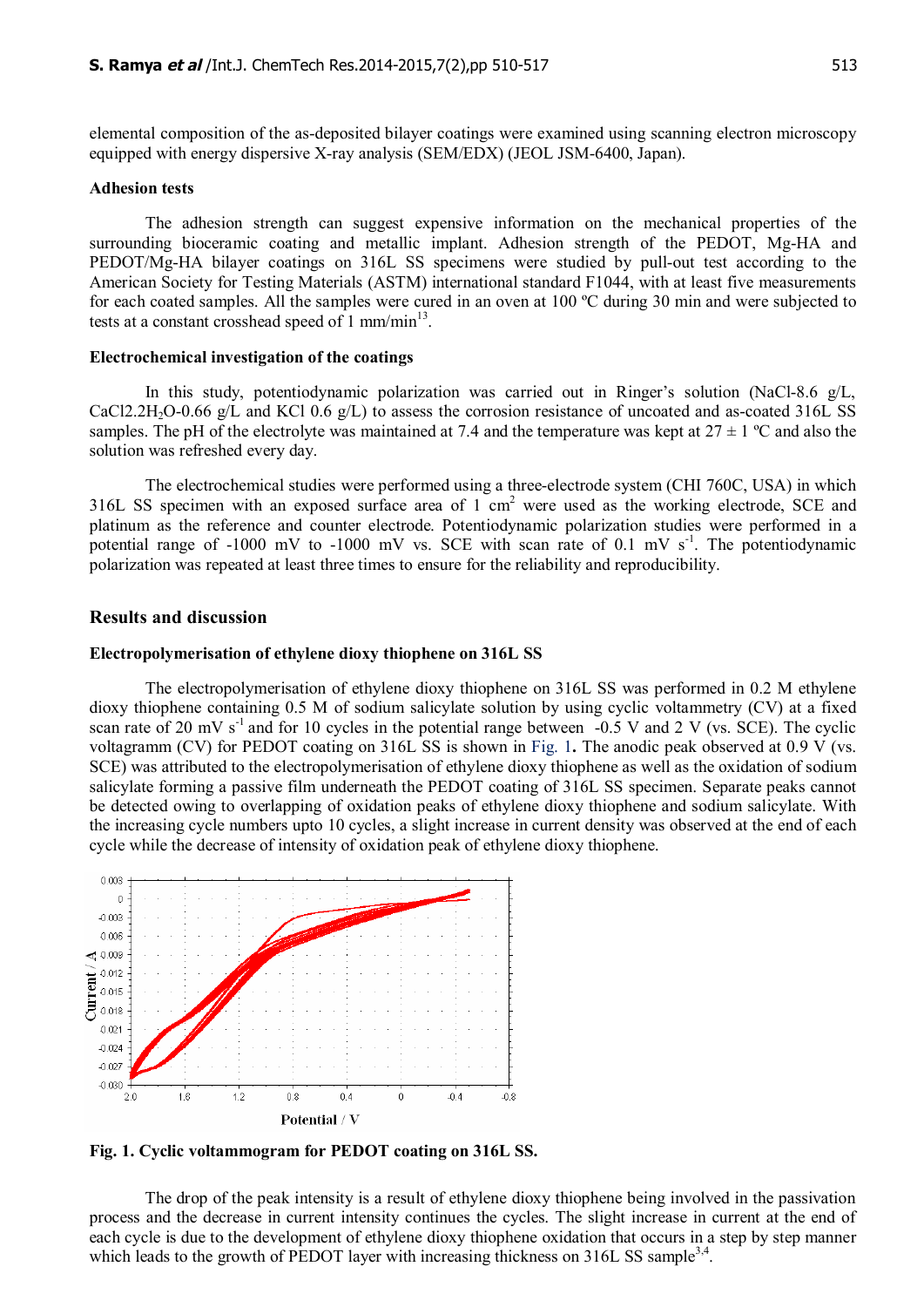#### *Structural characterizations of the coating Fourier transforms infrared spectroscopy*

The FT-IR spectrum of the PEDOT/Mg-HA bilayer coated 316L SS sample is shown in Fig. 2. The characteristic peaks 1017 cm<sup>-1</sup> (v<sub>3</sub>), 595 cm<sup>-1</sup> & 559 cm<sup>-1</sup> (v<sub>4</sub>), 474 cm<sup>-1</sup> (v<sub>2</sub>) as well as the bands located at 1080  $cm^{-1}$  (y<sub>3</sub>) and 948 cm<sup>-1</sup> (y<sub>1</sub>) are ascribed to the phosphate groups. The broad band at 1635 cm<sup>-1</sup> is derived from the  $v_2$  bending mode and the band at 3441 cm<sup>-1</sup> depict the stretching mode of the hydrogen-bonded water molecules<sup>4</sup>.



**Fig. 2. The FT-IR spectra of bilayer PEDOT/Mg-HA coated 316L SS.**

The stretching and bending modes of the hydroxyl groups of Mg-HA appear at 3590 and 639 cm<sup>-1</sup>, respectively. Apart from these, the peaks located at  $1441$ ,  $1520$  and  $1573$  cm<sup>-1</sup> are due to the stretching vibration of C=C, C-C and C-S-C group in the ethylene dioxy thiophene ring, respectively. Further, the peak located at 1635 cm<sup>-1</sup> is owing to the formation of metal-salicylate complex<sup>4</sup>. All the above said peaks are found for both PEDOT and Mg-HA as presented in Fig. 2 which strongly reveals the formation of PEDOT/Mg-HA bilayer coating on 316L SS specimen.

#### *Scanning electron microscopic investigations*

The Fig. 3(a-c) shows the HRSEM images of the PEDOT, Mg-HA and PEDOT/Mg-HA bilayer coatings on 316L SS. It can be seen in Fig. 3(a) that the coating exhibited the formation of granular and uniform microstructure of PEDOT coating on 316L SS. The morphological feature of as-deposited Mg-HA coating on 316L SS is shown in Fig. 3(b) which exhibits the interconnected porous network microstructure.



**Fig. 3. HRSEM images of (a) PEDOT, (b) Mg-HA,(c) PEDOT/Mg-HA coated 316L SS and (d) EDAX spectrum of PEDOT/Mg-HA bilayer coated 316L SS.**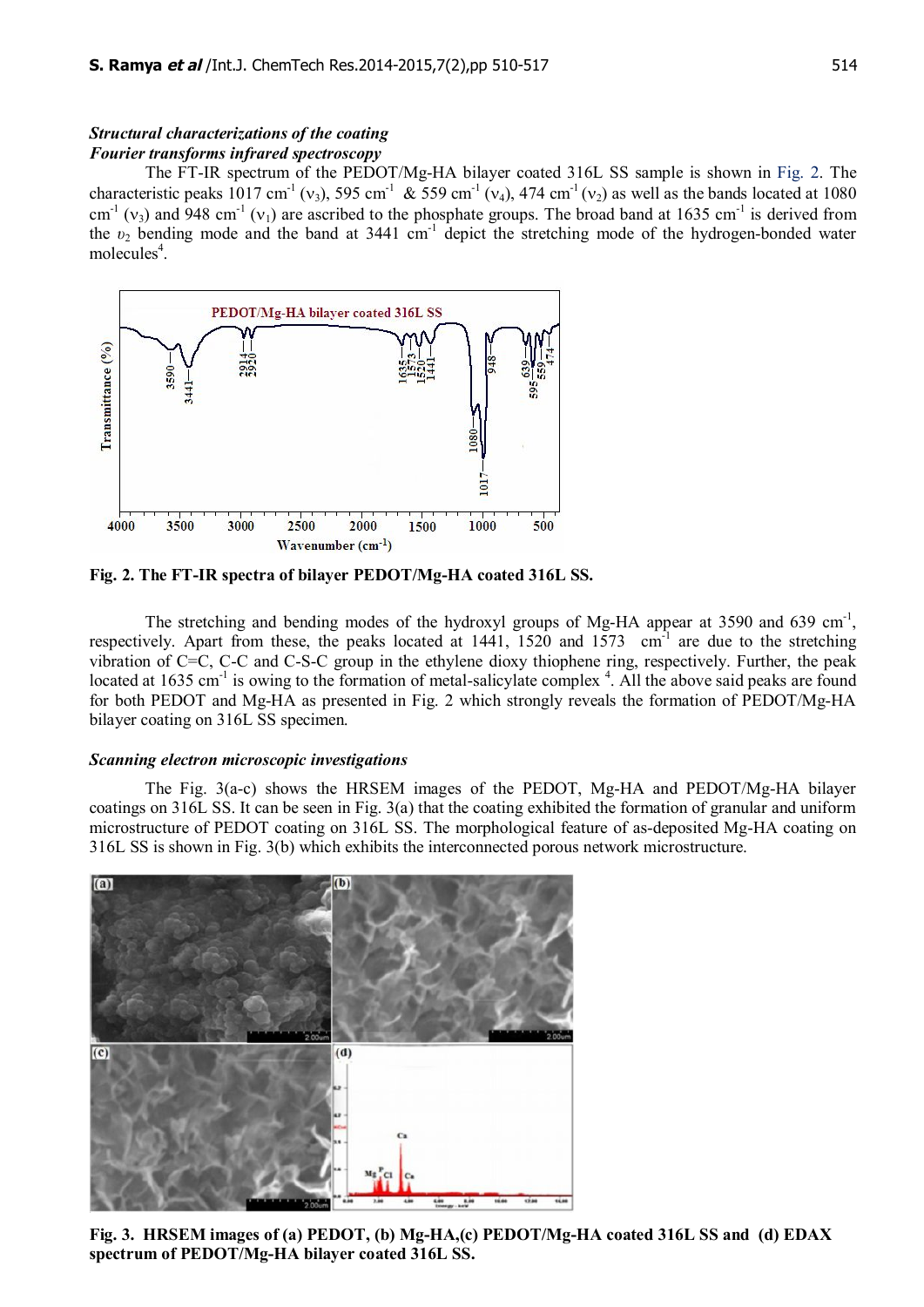The Fig. 3(c) represents the morphology of PEDOT/Mg-HA bilayer coated 316L SS which exhibits more compact, porous and uniform structure. The porous nature of the Mg-HA coating is a consequence of the H2 bubbles evolved at the electrode surface. It is attractive to note that most of the interconnected pores which can be favourable for the initiation of bone formation and also can allow the proliferation of diverse cell types responsible for the growth of osseous tissue $14$ .

The elemental composition of the PEDOT/Mg-HA bilayer coating on 316L SS is shown in Fig. 3(d). This spectrum indicates the presence of Ca, Mg, C, N, O and P there by confirming the existence of PEDOT/Mg-HA bilayer coatings.

#### **Adhesion strength**

A long-term stability of the 316L SS implant coated with any bioceramic materials and polymers are much more dependent on the adhesion strength of the coating to the 316L SS substrate.



#### **Fig. 4. Adhesion strength of Mg-HA, PEDOT and PEDOT/Mg-HA coated 316L SS specimens.**

The adhesive strength of the PEDOT/Mg-HA bilayer coating on 316L SS was measured as  $11.2 \pm 0.5$ MPa where as the individual coatings of Mg-HA and PEDOT coated 316L SS exhibited 7.4  $\pm$  0.3 MPa and 13.2  $\pm$  0.7 MPa, respectively. This adhesion strength of the as-coated bilayer sample will make it suitable for orthopaedic applications<sup>14</sup>.

#### **Electrochemical characterisation**

#### **Potentiodynamic anodic cyclic polarisation studies**

The potentiodynamic polarisation of the uncoated, Mg-HA, PEDOT and PEDOT/Mg-HA bilayer coated 316L SS in Ringer's solution are shown in Fig. 5. The polarisation curves obtained reveal that the corrosion potential (E*corr*), breakdown potential (E*b*) and repassivation potential (E*pp*) for the uncoated 316L SS were found to be at -870, +449 and -90 mV (vs. SCE), respectively. For the 316L SS samples coated with Mg-HA, the  $E_{corr}$ ,  $E_b$  and  $E_{pp}$  values were found to be -550, +455 and 13 mV vs. SCE, respectively. While the  $E_{corr}$ ,  $E_b$  and  $E_{pp}$  values recorded for the PEDOT coated 316L SS were -475, +621 and +153 mV vs. SCE, respectively.

The polarisation curve obtained for PEDOT/Mg-HA bilayer coated 316L SS, showed  $E_{corr}$ ,  $E_b$  and  $E_{nn}$ values of -435, + 691 and +185 mV vs. SCE., respectively. When compared with the Mg-HA and PEDOT coated 316L SS, the E<sub>corr</sub>, E<sub>b</sub> and E<sub>pp</sub> values of the PEDOT/Mg-HA bilayer coated specimens showed better shift towards the nobler direction. In particular, the deposition of bilayer coating showed a significant positive shift than the Mg-HA and PEDOT coating on 316L SS, which implied the enhanced corrosion protective performance in the Ringer's solution. This improved corrosion resistance may arise due to the compact and uniform coating of PEDOT/Mg-HA bilayer on 316L SS samples.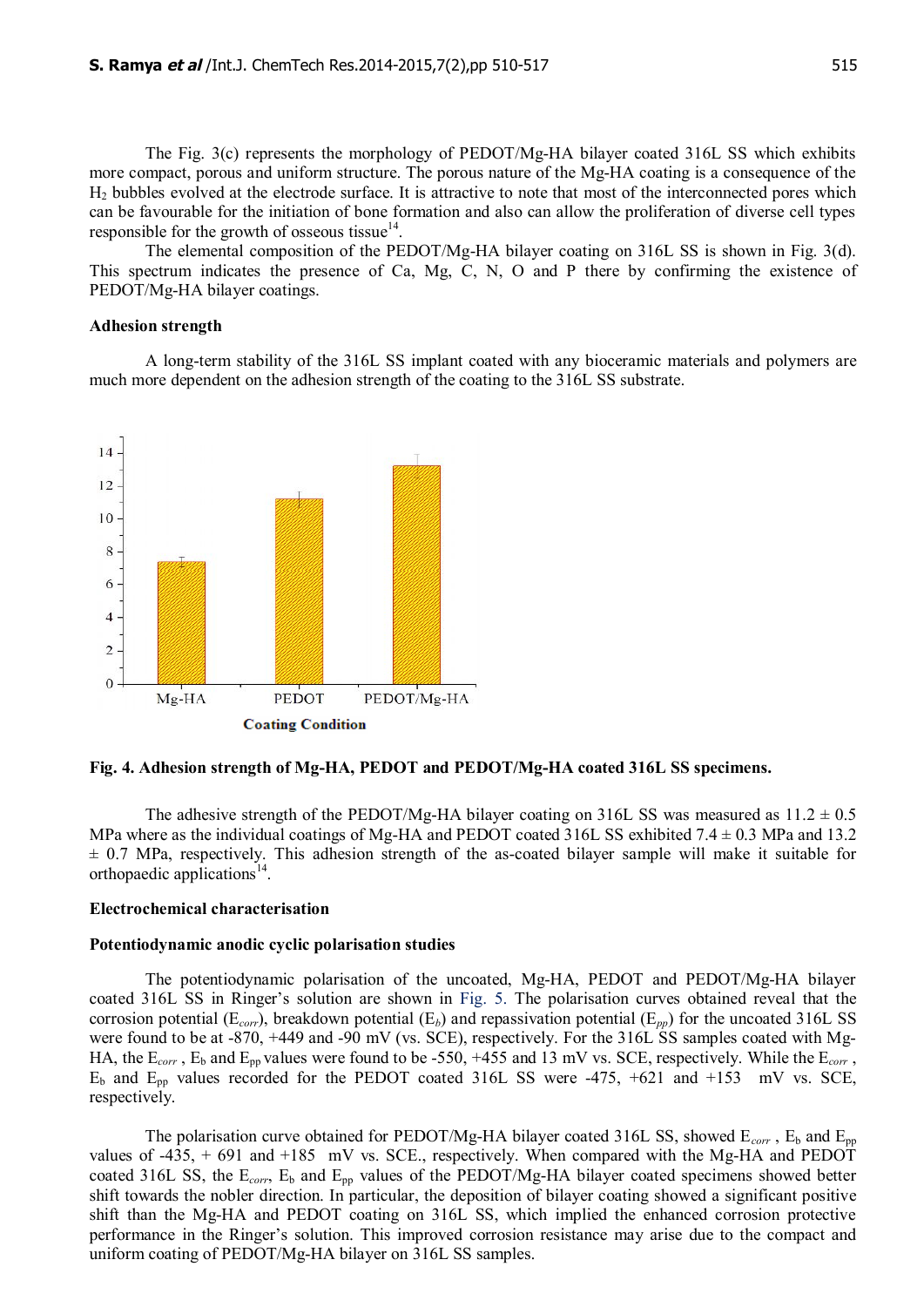

**Fig. 5. Potentiodynamic polarization curves for (a) uncoated, (b) Mg-HA, (c) PEDOT and (d) PEDOT/Mg-HA bilayer coated 316L SS in Ringer's solution.**

#### **Conclusions**

The aim of this study is to enhance the corrosion resistivity and biological activity of 316L SS by developing a bilayer of PEDOT/Mg-HA on it by electrodeposition. The morphological evaluation of the asformed Mg-HA coating on PEDOT coated 316L SS exhibited an uniform and adherent morphology which indicated that the PEDOT/Mg-HA bilayer coatings could protect 316L SS effectively. The corrosion protection performance of the as-formed bilayer coatings which was evaluated using electrochemical studies revealed that the PEDOT/Mg-HA bilayer coatings significantly improved the corrosion resistance performance of 316L SS sample in Ringer's solution. Hence, the PEDOT/Mg-HA bilayer coated 316L SS will be more effective in orthopedic applications.

#### **Acknowledgements**

One of the authors D. Gopi acknowledges the major financial support from the Defence Research and Development Organisation, New Delhi, India, (DRDO, No. ERIP/ER/1103949/M/01/1513), Department of Science and Technology, New Delhi, India (DST-TSD, Ref. No.: DST/TSG/NTS/2011/73), DST-EMEQ, Ref. No.:SB/EMEQ-185/2013) and Council of Scientific and Industrial Research (CSIR, Ref. No: 01(2547)/11/ EMR-II, Dated:12.12.2011). Also, D. Gopi and L. Kavitha acknowledge the UGC (Ref. No. F. 30-1/2013 (SA-II)/RA-2012-14-NEW-SC-TAM-3240 and Ref. No. F. 30-1/2013(SA-II)/RA-2012-14-NEW-GE-TAM-3228) for the Research Awards. D. Rajeswari acknowledges the major financial support from the DST ((DST-Ref. No. SR/WOS-A/PS-26/2012 (G)).

#### **References**

- 1. Gopi, D., Collins, A., Prakash, V., Kavitha, L., Kannan, S., Bhalaji, P. Ρ., Shinyjoy, E., and Ferreira, J. M. F., A facile electrodeposition of hydroxapatite onto borate passivated surgical grade stainless steel. Corros. Sci. 2011, 53, 2328–2334.
- 2. Gopi, D.,Indira, J., Kavitha, L., and Ferreira, J. M. F., Hydroxyapatite coating on selectively passivated and sensitively polymer-protected surgical grade stainless steel. J. Appl. Electrochem. 2013, 43, 331– 345.
- 3. Gopi, D., Ramya, S., Rajeswari, D., and Kavitha, L., Corrosion protection performance of porous strontium hydroxyapatite coating on polypyrrole coated 316L stainless steel. Colloids Surf. B: Biointerfaces 2013, 107, 130–136.
- 4. Gopi, D., Ramya, S., Rajeswari, D., Surendiran, M., and Kavitha, L., Development of Strontium and Magnesium Substituted Porous Hydroxyapatite/Poly(3,4-Ethylenedioxythiophene) Coating on Surgical Grade Stainless Steel and Its Bioactivity on Osteoblast Cells. Colloids Surf. B: Biointerfaces, 2014, 114, 234–240.